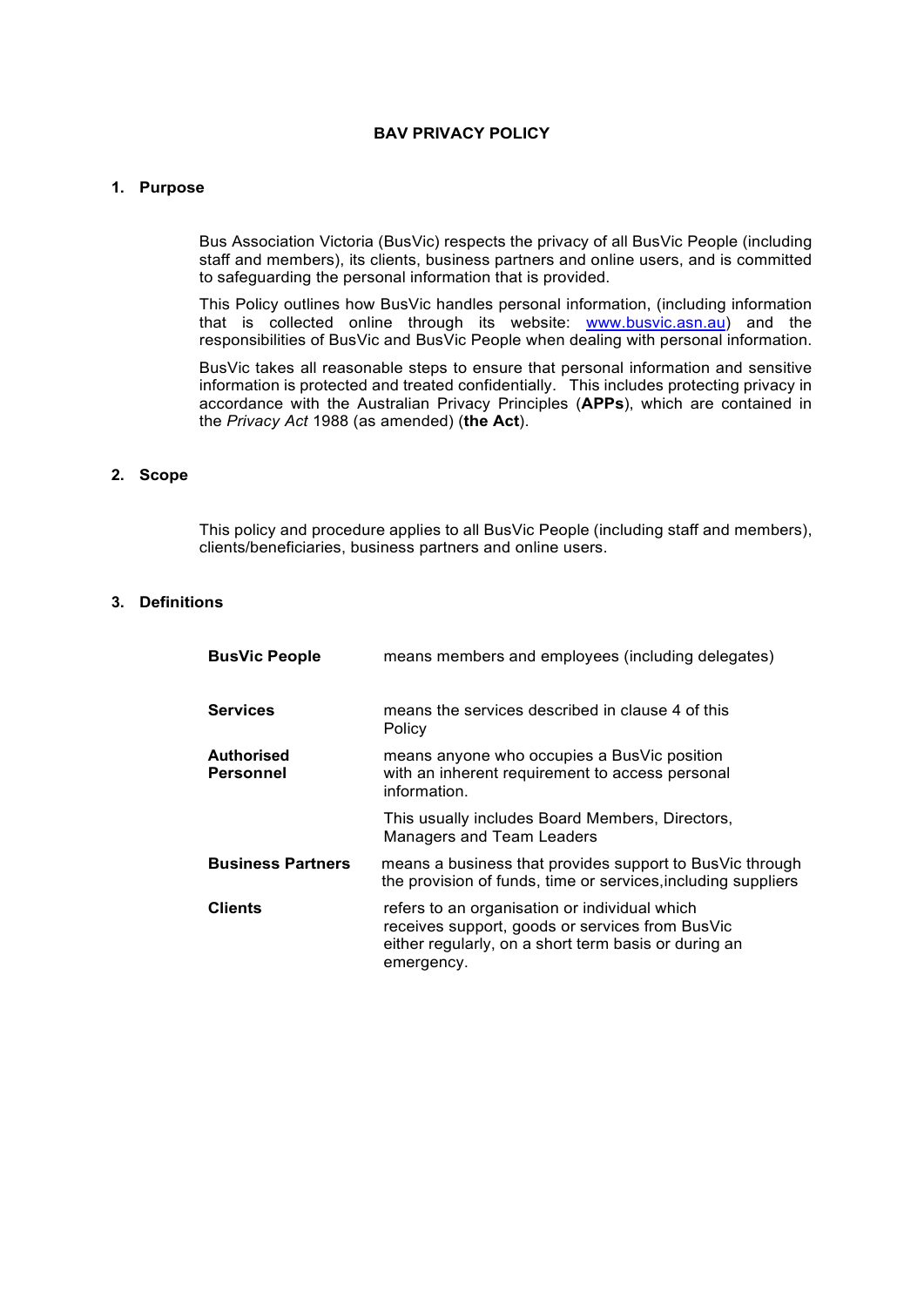| <b>The Website</b>                     | means the BusVic website: www.buscareers.com.au                                                                                                                                                                                                                                                                                                                                                                                                                                      |
|----------------------------------------|--------------------------------------------------------------------------------------------------------------------------------------------------------------------------------------------------------------------------------------------------------------------------------------------------------------------------------------------------------------------------------------------------------------------------------------------------------------------------------------|
| <b>Online Users</b>                    | refers to anyone that accesses the BusVic website                                                                                                                                                                                                                                                                                                                                                                                                                                    |
| <b>Personal</b><br><b>Information</b>  | as defined by the Privacy Act 1988 (as amended),<br>means information or an opinion (including<br>information or an opinion forming part of a<br>database), whether true or not, and whether<br>recorded in a material form or not, about an<br>individual whose identity is apparent, or can<br>reasonably be ascertained, from the information or<br>opinion.                                                                                                                      |
| <b>Sensitive</b><br><b>Information</b> | as defined by the Privacy Act 1988 (as amended) is<br>information or opinion about an individual's racial or<br>ethnic origin; political opinions; membership of a<br>political association; religious beliefs or affiliations;<br>philosophical beliefs; membership of a professional<br>or trade association; membership of a trade union;<br>sexual preferences or practices; criminal record or<br>health information about an individual, that is also<br>personal information. |

### **4. Overview of BusVic Programs and Services**

BusVic represents 550 members, operating approximately 4,600 buses and coaches throughout Victoria.

BusVic is committed to serving the interests of its members by providing the following opportunities to:

- maximise profitability and long term security;
- maintain the positive public perception of safety, reliability, efficiency and ethical conduct, and;
- retain community service values in the delivery of road passenger operations.

BusVic is partner to a host of Local, State and National bus, transport, social and community based programs and services.

In carrying out its core tasks and functions, BusVic may from time to time engage contractors, employees and volunteers, and receive funding and support from its members and governments.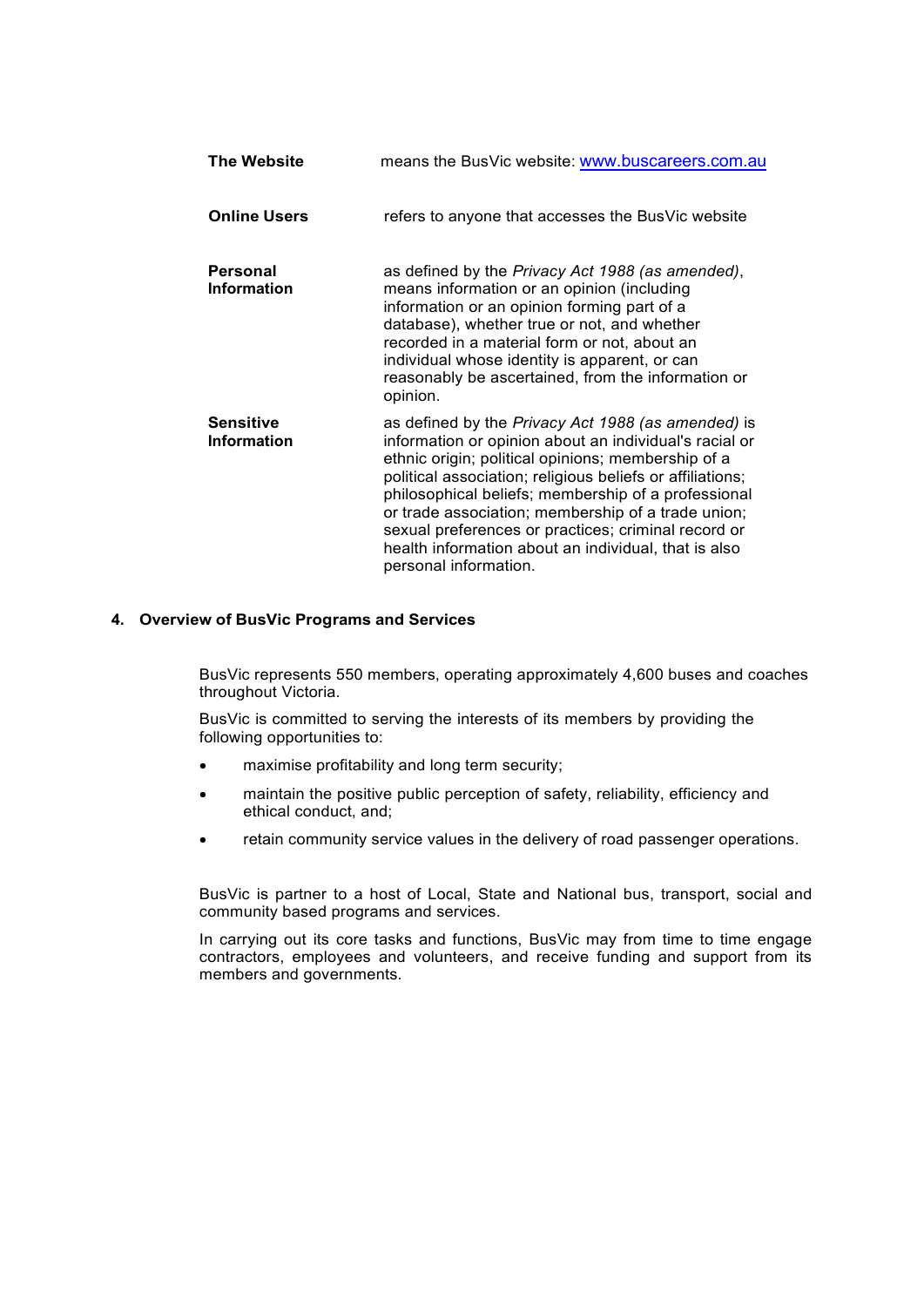In addition to the services which BusVic provides BusVic holds contracts to deliver State and Commonwealth Government programs.

In providing such services, BusVic complies with the relevant state or nationalprivacy principles and any additional obligations under the contract.

BusVic delivers programs and services locally, state-wide and nationally.

These programs collectively referred to in this Policy as **Services** include, but are not limited to:

- BusExpo Conference
- Projects in partnership with the Bus Industry Confederation
- Projects in partnership with Local and State Governments
- Projects in partnership with members, including industry recruitment programs
- Projects in partnership with business partners
- Transport planning, social based issues, maintenance, educational, marketing and financial programs

## **5. Collection of Personal and Sensitive Information**

BusVic collects personal and sensitive information to lawfully and ethically provide Services (as set out in section 4).

BusVic from time to time conducts surveys and research which may include the collection of personal information. BusVic ensures that survey and research outcomes and reports do not identify any individual, unless the person gives their prior consent.

In most cases BusVic will provide those participating in survey/research with the option to provide information anonymously; if anonymous participation is not possible, BusVic will provide information to indicate how their data will be used and reported. Any person participating in BusVic survey/ research is invited to contact thePrivacy Officer (refer section 12 for details) to discuss any concerns.

The nature and extent of personal and sensitive information collected by BusVic varies depending on one's particular interaction with BusVic

BusVic collects personal and sensitive information from its staff, BusVic members, clients, business partners, and online users.

Further information about the type of information collected from each of these groups and the use of such information follows.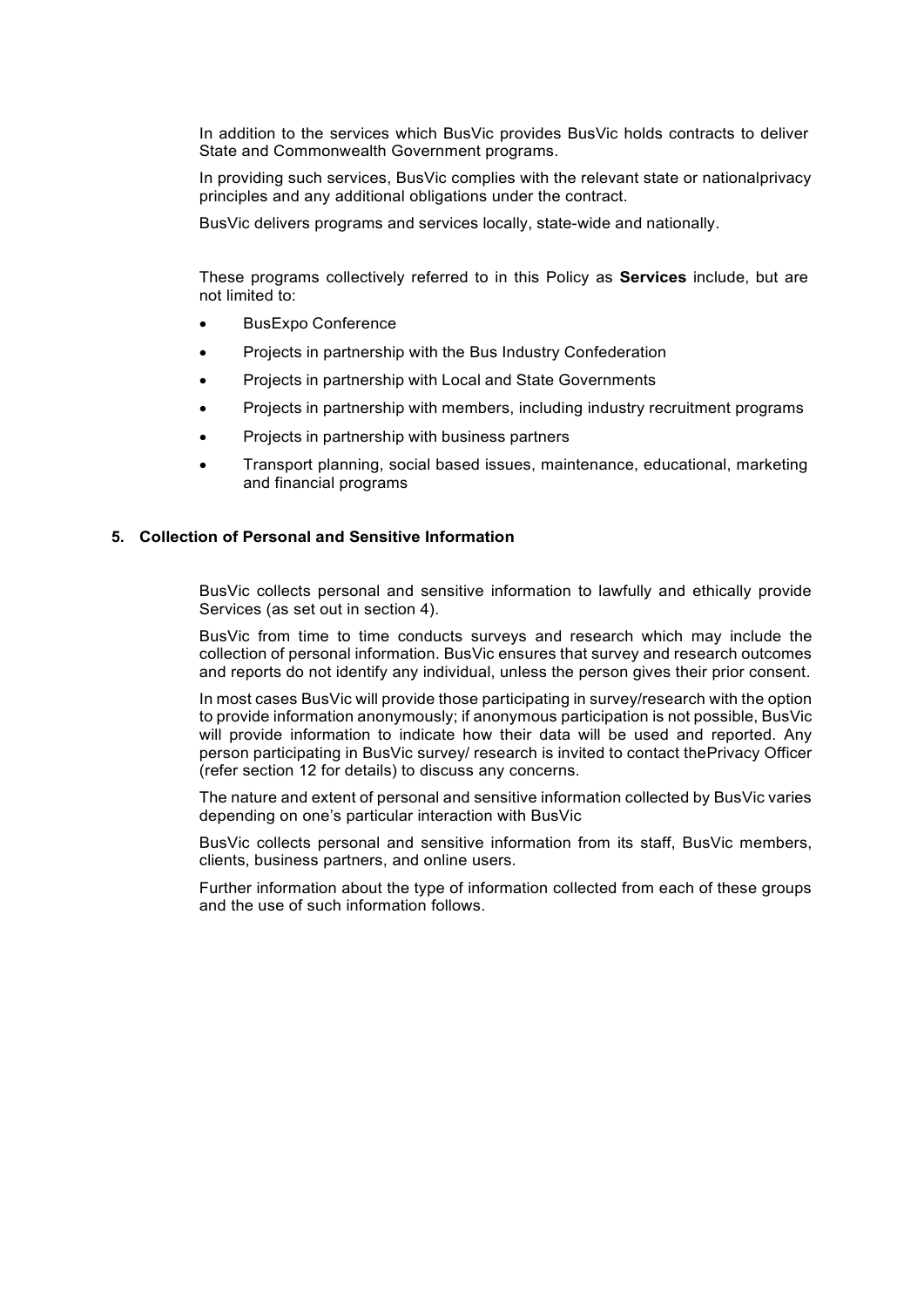# **5.1. Clients**

## **Type of information collected:**

- contact details (name, address, email, etc.)
- personal details, including: date of birth, gender, etc.
- credit card numbers or bank account details (if BusVic is to receive payment or make payment for services received)

## **How BusVic uses this information:**

- to provide Services
- to meet any requirements of government funding for programs
- to monitor and evaluate existing services and plan for future Services
- to produce annual reports
- for research purposes which may involve contracted organisations
- to comply with legal obligations

## **How Government departments may use the information:**

- to verify that assistance was provided or events took place
- to obtain views as part of program evaluation
- to include in the annual report or for other research conducted

## **5.2. Business Partners**

## **Type of information collected:**

- contact person's name, the name of the organisation which employs them,
- telephone numbers, fax number, street and postal address, email address and position title
- areas of interest by category and industry
- bank details (if BusVic is to receive payment or make payment for services received)
- Australian Business Number (ABN)

## **How BusVic uses the information:**

- to provide Services
- to process and provide accurate receipts
- to pay for services
- to establish and manage partnerships
- to manage BusVic's relationship with the business partner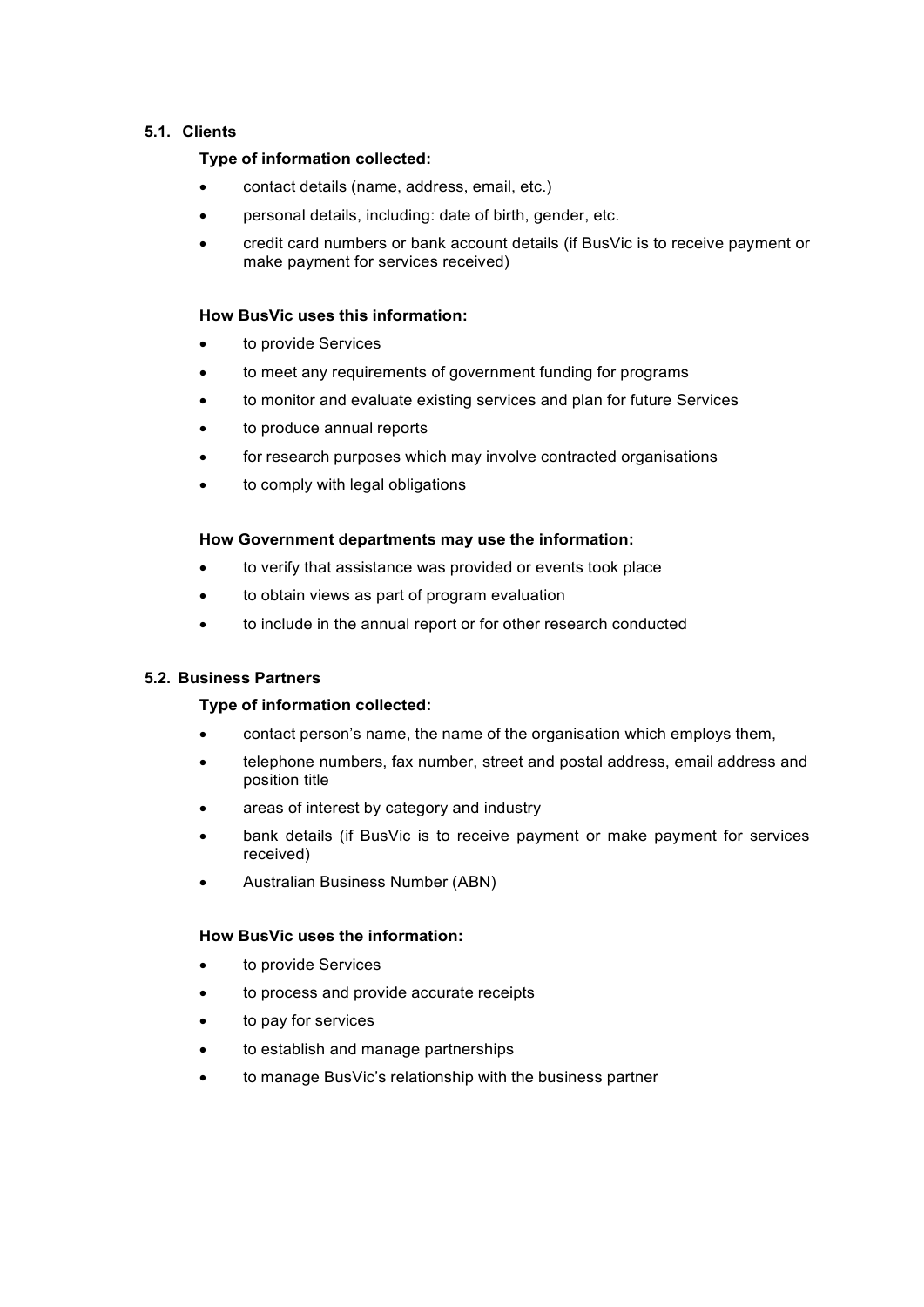- to provide information about BusVic's services
- to update the company on BusVic programs and services

#### **5.3. People (members and employees) Type of information collected:**

- contact details (name, address, telephone numbers, email etc.)
- personal details including personal details of emergency contact person(s)
- date of birth
- country of birth, citizenship, residency and/or visa details
- details of current/previous employment or volunteer involvement
- skills and experience
- languages spoken and written
- qualifications, drivers licence details
- information and opinions from referees for prospective employees
- a Police Check may be required for some roles within BusVic
- in some situations it may be necessary for BusVic to collect or receive information about an individual's health. In this circumstance, BusVic will advise why the information is being collected and whether and to whom it will be released.

### **How BusVic uses the information:**

- to provide Services
- to process an application to become a member, or employee of BusVic
- to facilitate a placement in an appropriate service or position
- to provide feedback on performance as an employee
- to meet legislative responsibilities to all employees
- to obtain feedback from individuals about their experiences
- to assist BusVic to review and improve its programs and services
- to keep individuals informed about BusVic developments and opportunities
- to provide information about Services
- to facilitate further involvement with BusVic membership

## **Additional information**

Information relating to unsuccessful candidates for employment will be destroyed after six (6) months unless the individual provides specific permission to retain the details on file for future vacancies. Information relating to candidates shortlisted but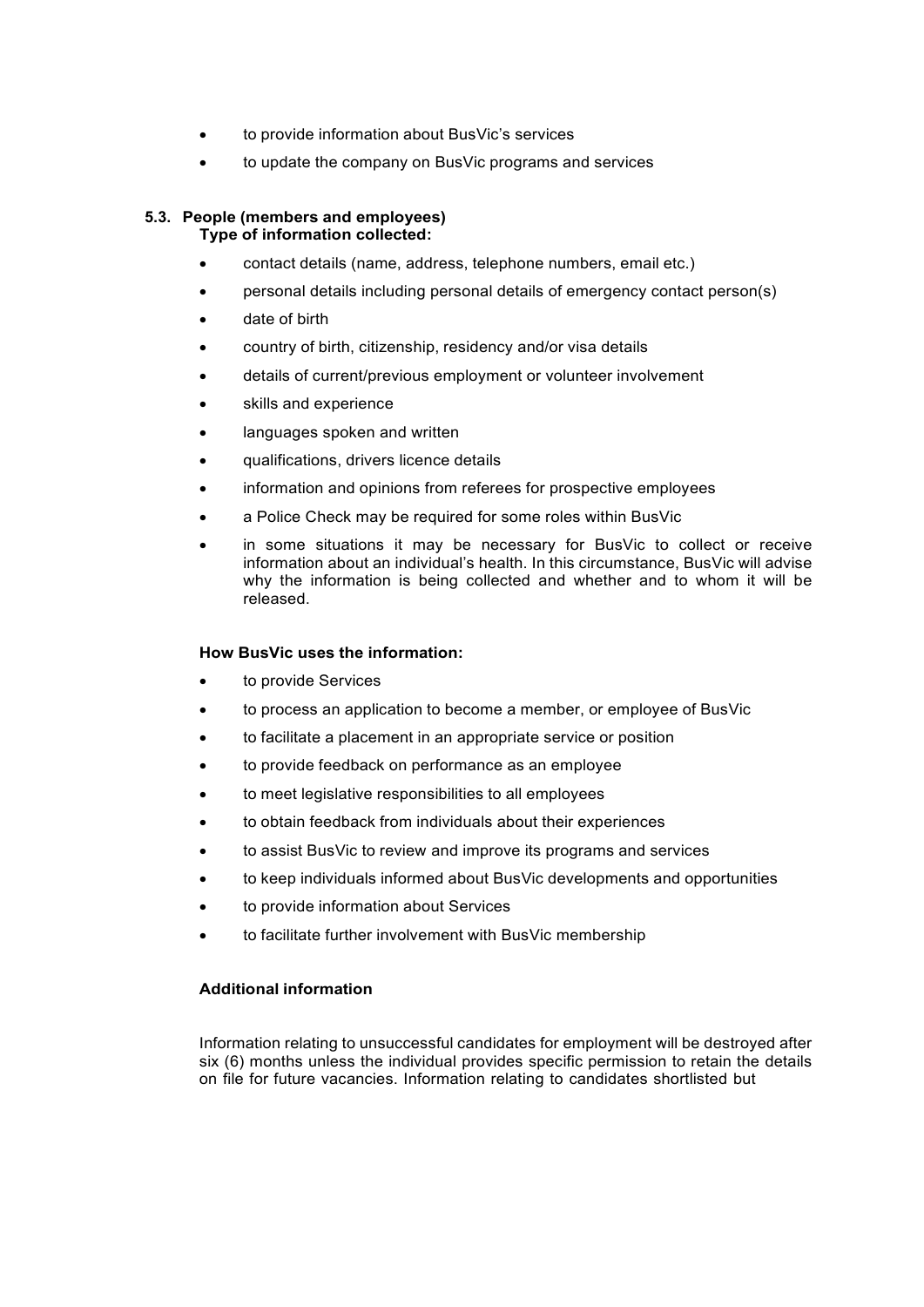not appointed to the role may be retained for a period of six (6) months and then destroyed.

#### **5.4. Online Users**

To the extent that this Privacy Policy applies to online privacy issues, it is to be read as forming part of the terms and conditions of use for the BusVic website.

#### **Type of information collected:**

- contact details (name, address, telephone numbers, email etc.)
- credit card details
- expiration date of credit card
- non-personal information e.g. visitor navigation and statistics
- server address, browser type, date and time of visit
- personal information

### **How BusVic uses the information:**

- to deliver Services
- to process purchase orders, online bookings, purchases/ transactions (e.g. bookings for conferences and training)
- to analyse website use and make improvements to the website

BusVic does not match the personal information collected with the non-personal information.

#### **Additional Information**

The website may from time to time contain links to other websites. BusVic stresses that when an online user accesses a website that is not the BusVic website, it may have a different Privacy Policy.

To verify how that website collects and uses information, the user should check that particular website's policy.

## **6. How BusVic Collects Information**

Where possible, BusVic collects personal and sensitive information. Information is collected through various means, including telephone and in-person interviews, appointments, forms and questionnaires.

If information requested is declined, or there is concern about imparting information, concerns can been raised with the Privacy Officer (refer section 12 for details).

In some situations BusVic may also obtain personal information about an individual from a third party source.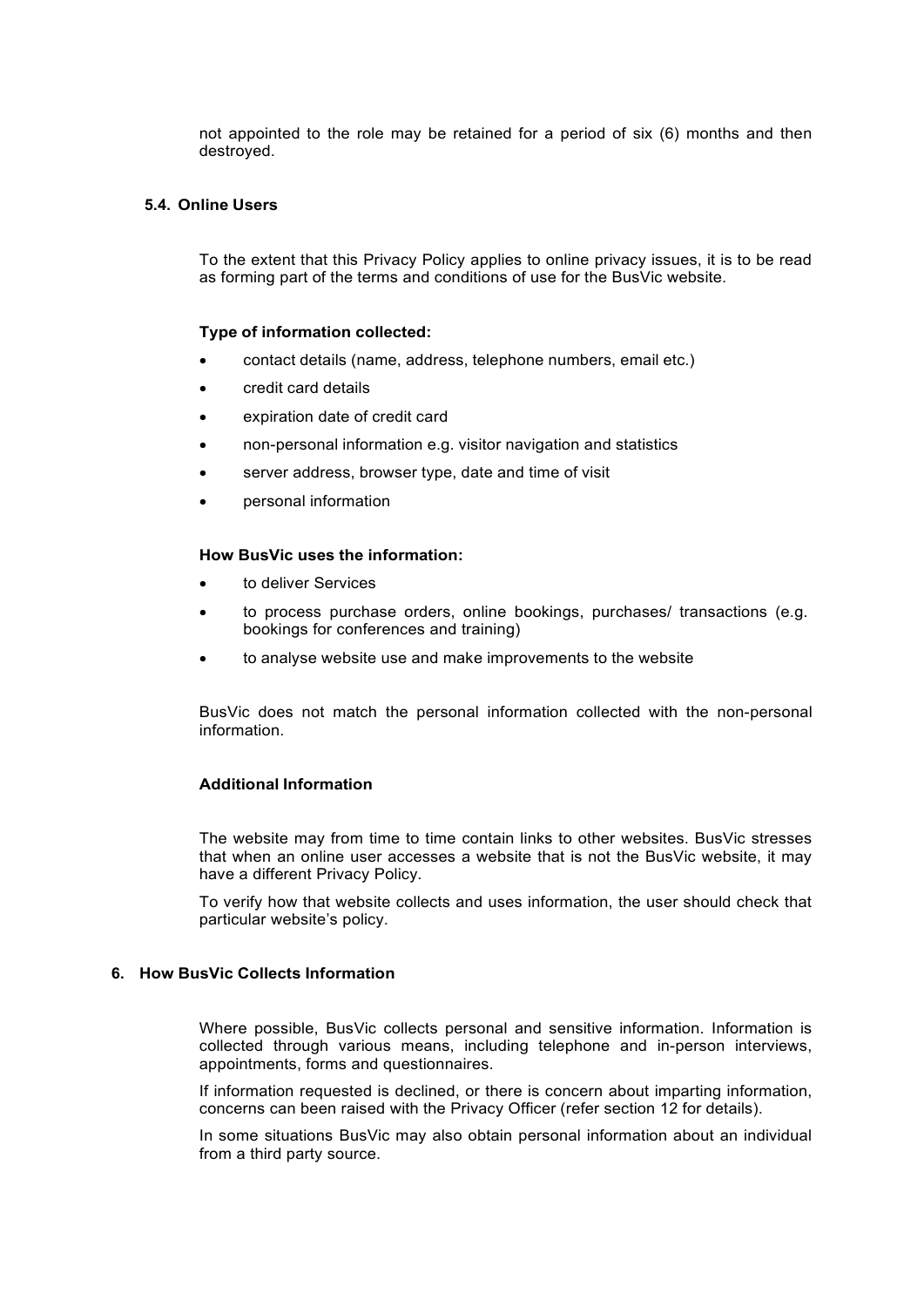If BusVic collects information from a third party, BusVic will take all reasonable steps to contact the individual and detail the purposes for which the information is being sought eg:, BusVic may collect information about an individual's medical record from a health care professional, such as a doctor.

## **7. Health Information**

As part of administering its services, BusVic may collect health information.

When collecting health information BusVic will obtain consent and explain how the information will be used and disclosed. If health information is collected from a third party (such as a doctor), BusVic will inform the individual concerned that this information has been collected and will explain how this information will be used and disclosed.

BusVic will not use health information beyond the consent provided by the individual, unless further consent is obtained or in accordance with one of the exceptions under the Privacy Act or in compliance with another law.

If BusVic uses an individual's health information for research or statistical purposes, it will be de-identified if practicable to do so.

#### **8. Use and Disclosure of Personal Information**

BusVic will use and disclose an individual's personal information for the purpose for which it was collected. It may also use and disclose it for other related purposes.

BusVic may share an individual's personal information within one of BusVic's entities.

For the purposes referred to in this Policy (particularly in sections 4 and 5), BusVic may also disclose an individual's personal information to other external organisations including:

- Government departments/agencies who provide funding to BusVic
- Emergency Services such as ambulance, police, fire brigade etc ·
- doctors and health care professionals
- referees and former employers of BusVic employees and candidates for BusVic employee positions;
- credit agencies; and
- BusVic's professional advisors, including, but not limited to accountants, auditors and lawyers.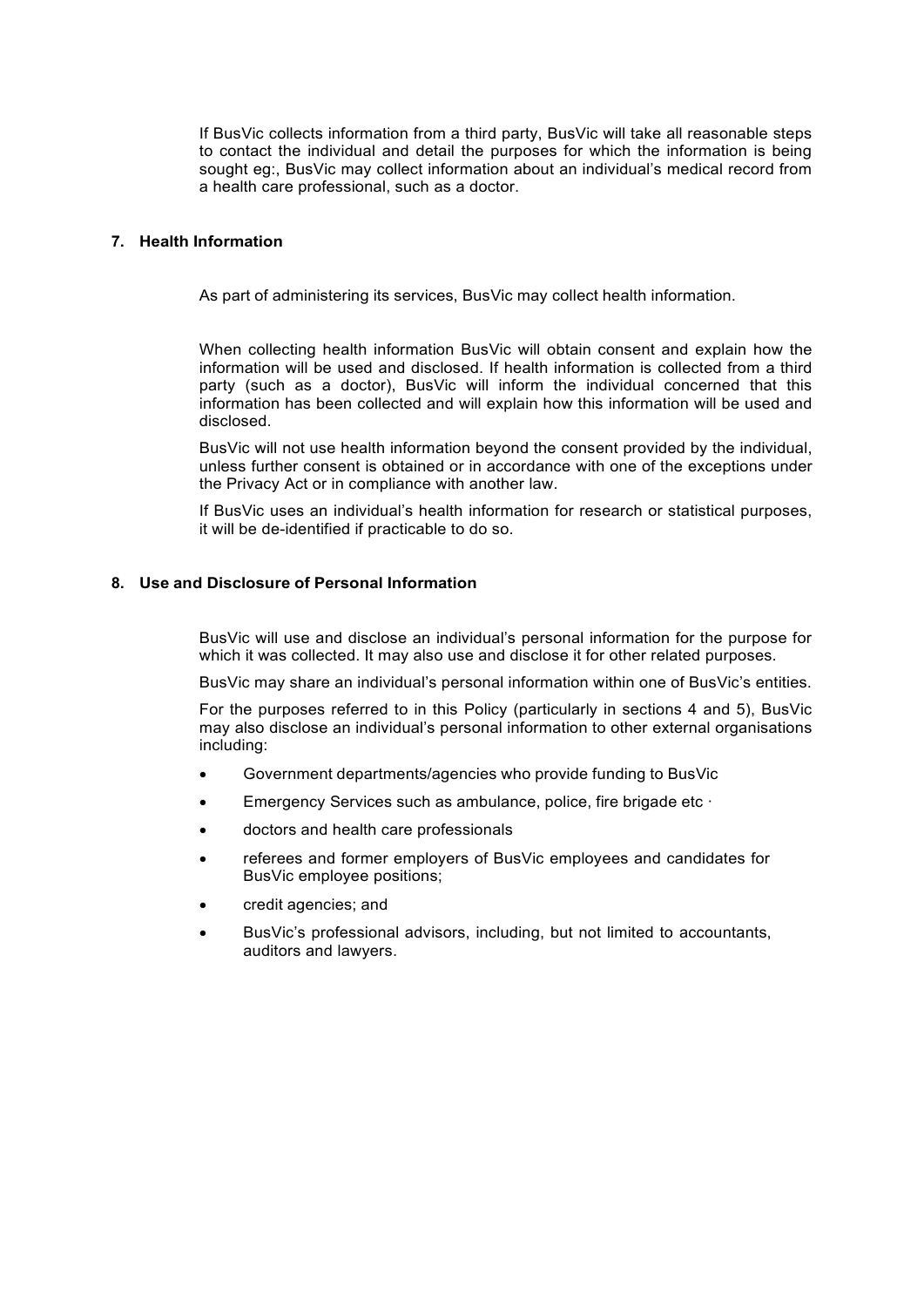Except as set out above, BusVic will not disclose an individual's personal information to a third party unless:

- The individual has consented to the release; or
- The release is authorised or required by law. For example, the law may require BusVic to disclose personal information to a Commonwealth department or an agency such as Centrelink. BusVic's policy is only to make such disclosures in accordance with the Privacy Act.
- BusVic is satisfied that harm will come to an individual or the public if the release is not made; or
- The individual was told at the time the information was collected that a release to a nominated party would be made; or
- The release is necessary to protect public revenue or for law enforcement purposes, in which case a record of the release for that purpose is to be made.

BusVic guarantees that it will not sell personal information to any third party.

BusVic does not usually send personal information out of Australia. If an individual requires BusVic to send information to another country BusVic will do so with the individual's consent. If otherwise required to send information overseas BusVic will take measures to protect an individual's personal information, in accordance with the Act.

BusVic will protect an individual's personal information either by ensuring that the country of destination has similar protections in relation to privacy or that BusVic enters into contractual arrangements with the recipient of an individual's personal information that safeguards their privacy.

### **9. Release of Images or Personal Information for BusVic Publicity Purposes**

BusVic produces publications and runs public promotional campaigns from time to time to promote programs, stage events and provide information to stakeholders of developments within BusVic.

Publications include, but are not limited to:

- photographs in the print media;
- the use of video footage and sound recordings in electronic media;
- external publications such as newspapers and magazines
- BusVic publications such as posters, flyers, brochures, displays, websites; television or radio segments or advertisements.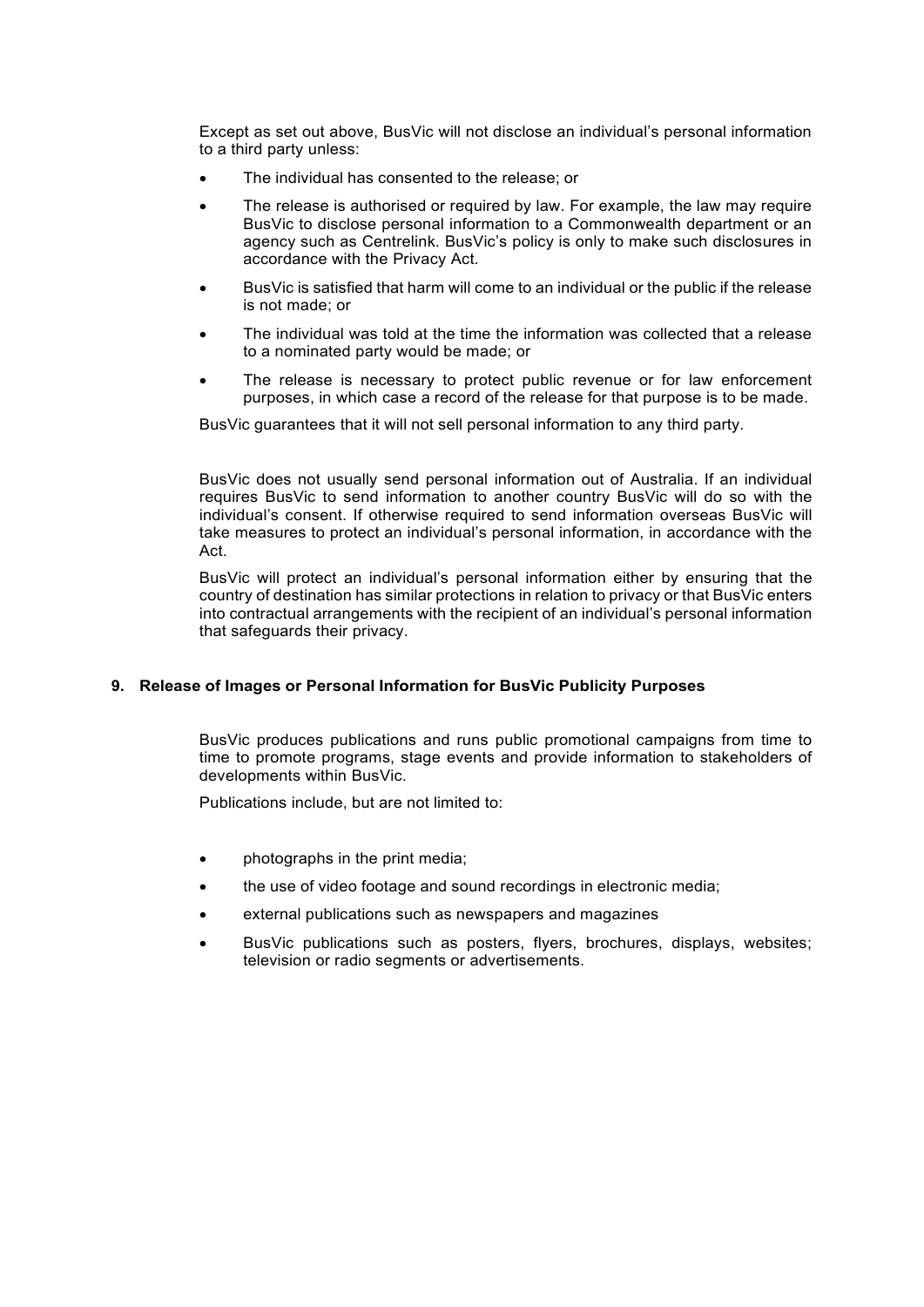Wherever practicable, consent to use the above will be obtained from individuals prior to the use of the photograph/video.

#### **10. Access to and Correction of Personal and Sensitive Information**

Under the APPs, it is an individual's right to access and copy personal and sensitive information which BusVic holds about them, subject to some exceptions.

There is also a right to ask BusVic to correct personal information or sensitive information which is inaccurate, incomplete or out of date.

The following principles apply to requests for access and correction:

- all requests will be dealt with promptly and in a confidential manner;
- any inaccurate or out of date information will be corrected; and
- an individual's request to access their personal information will not affect any commercial or professional arrangements between the individual and BusVic.

Requests for access and/or correction should be made to the Privacy Officer (details of which are set out below). For security reasons, the individual will be required to put their request in writing and provide proof of their identity.

This is necessary to ensure that personal information is provided only to the correct individuals and that the privacy of others is not undermined.

In the first instance, BusVic will generally provide a summary of the information held about the individual. It will be assumed (unless told otherwise) that the request relates to *current* records. These current records will include personal information which is in BusVic databases and in paper files, and which may be used on a day to day basis.

BusVic will provide access by allowing individuals to inspect, take notes or make copies of personal information that it holds about them.

If personal information (for example, name and address details) is duplicated across different databases, BusVic will generally provide one printout of this information, rather than multiple printouts.

BusVic will take all reasonable steps to provide access to the information requested within fourteen (14) days of receiving a request. In situations where the request is complicated or requires access to a large volume of information, BusVic will provide access to the information requested within thirty (30) days.

BusVic may charge reasonable fees for the cost it incurs relating to a request for access to information, including photocopying and delivery costs (where information is stored off site). For current fees, please contact the Privacy Officer.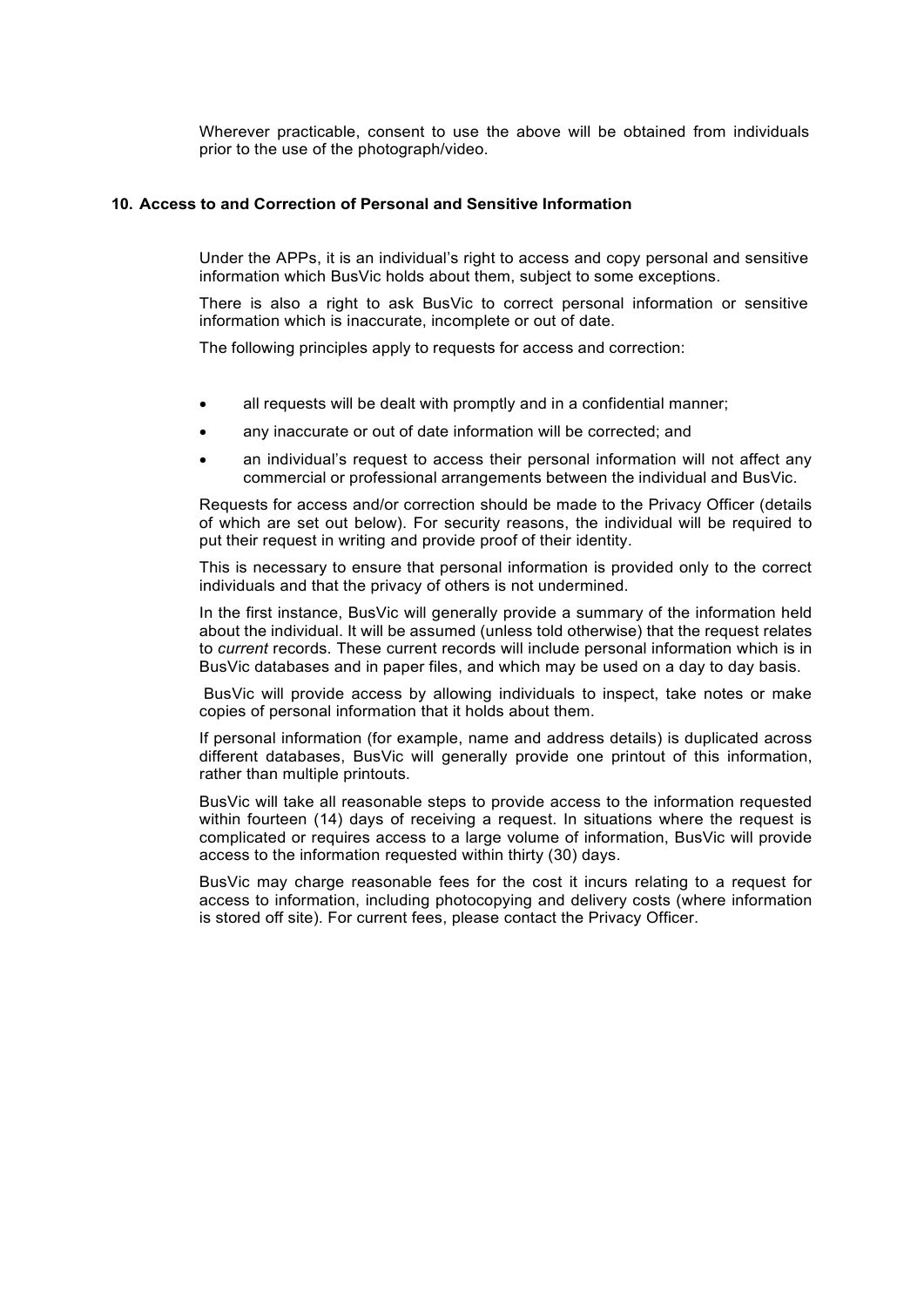If an individual is able to establish that personal information BusVic holds about them is not accurate, complete or up to date, BusVic will take reasonable steps to correct its records.

Access will be denied if:

- the request does not relate to the personal information of the person making the request;
- providing access would pose a serious and imminent threat to the life or health of a person;
- providing access would create an unreasonable impact on the privacy of others;
- the request is frivolous and vexatious;
- the request relates to existing or anticipated legal proceedings;
- providing access would prejudice negotiations with the individual making the request;
- access would be unlawful;
- denial of access is authorised or required by law;
- access would prejudice law enforcement activities;
- access discloses a 'commercially sensitive' decision making process or information; or
- for any other reason as stated in the APP's or in the Privacy Act.

If BusVic denies access to information it will set out the reasons for denying access. Where there is a dispute about an individual's right of access to information or forms of access, this will be dealt with in accordance with the complaints procedure set out below.

#### **11. Security of Personal and Sensitive Information**

BusVic takes reasonable steps to ensure the security of personal and sensitive information it holds and to protect it against such risks as loss or unauthorised access, destruction, use, modification or disclosure.

BusVic's IT systems are password protected and comply with relevant security standards. If personal information is held on paper files, it is stored in locked files or compactuses. Only authorised personnel are permitted to access these details.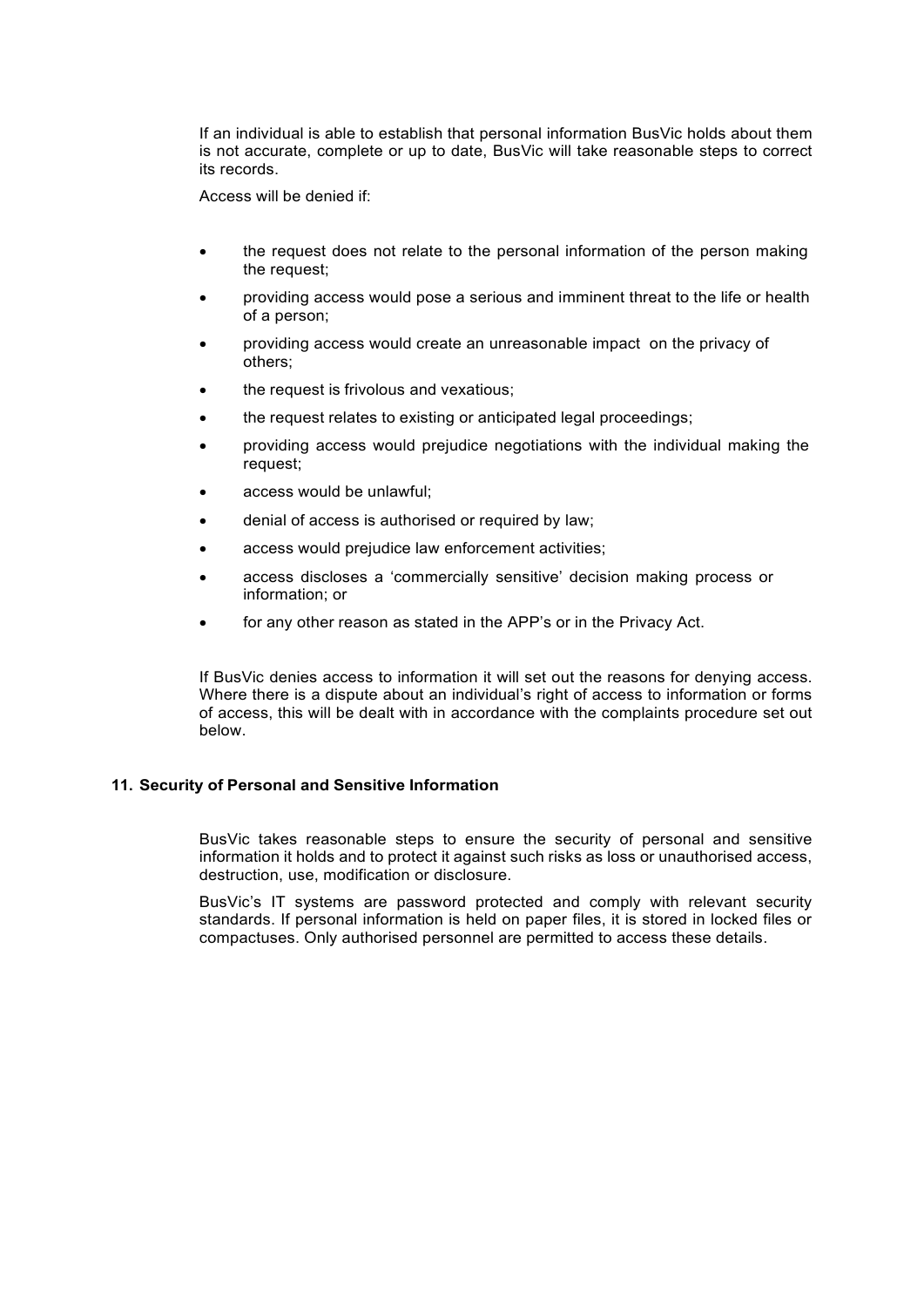#### **12. Privacy Officer/HR Officer**

Privacy Officer(s) are appointed by the Executive Director, and receive training about this Policy and the APPs and are supported by BusVic to deal objectively with Privacy issues and complaints under this policy.

In selecting Privacy Officer(s) BusVic looks for: people who are approachable and well respected.

To raise any questions or comments about the Privacy Policy, or to make a complaint about how BusVic has handled personal information please contact the Privacy Officer.

### **13. Complaints Procedure**

If an individual has provided BusVic with personal and sensitive information, or BusVic has collected and holds an individual's personal and sensitive information, that individual has the right to make a complaint and have it investigated and dealt with under this complaints procedure.

If a complaint about BusVic's privacy practices or handling of personal and sensitive information arises, contact the Privacy Officer. BusVic will try to resolve complaints at the local level if possible. All complaints will be logged on BusVic's database.

A privacy complaint relates to any concern an individual may have regarding BusVic's privacy practices or our handling of personal and sensitive information. Thiscould include matters such as how information is collected or stored, used or disclosed or how access is granted

The goal of this policy is to achieve an effective resolution of a complaint within a reasonable timeframe, usually thirty (30) days or as soon as practicable. However, in some cases, particularly if the matter is complex, the resolution may take longer.

Once the complaint has been made, BusVic will try to resolve the matter in a number of ways, including:

#### **Request for further information**

BusVic may request further information from the complainant. The complainant should be prepared to provide BusVic with as much information as possible, including details of any relevant dates and documentation. This will enable BusVic to investigate the complaint and determine an appropriate solution. All details provided will be kept confidential.

#### **Discuss further options**